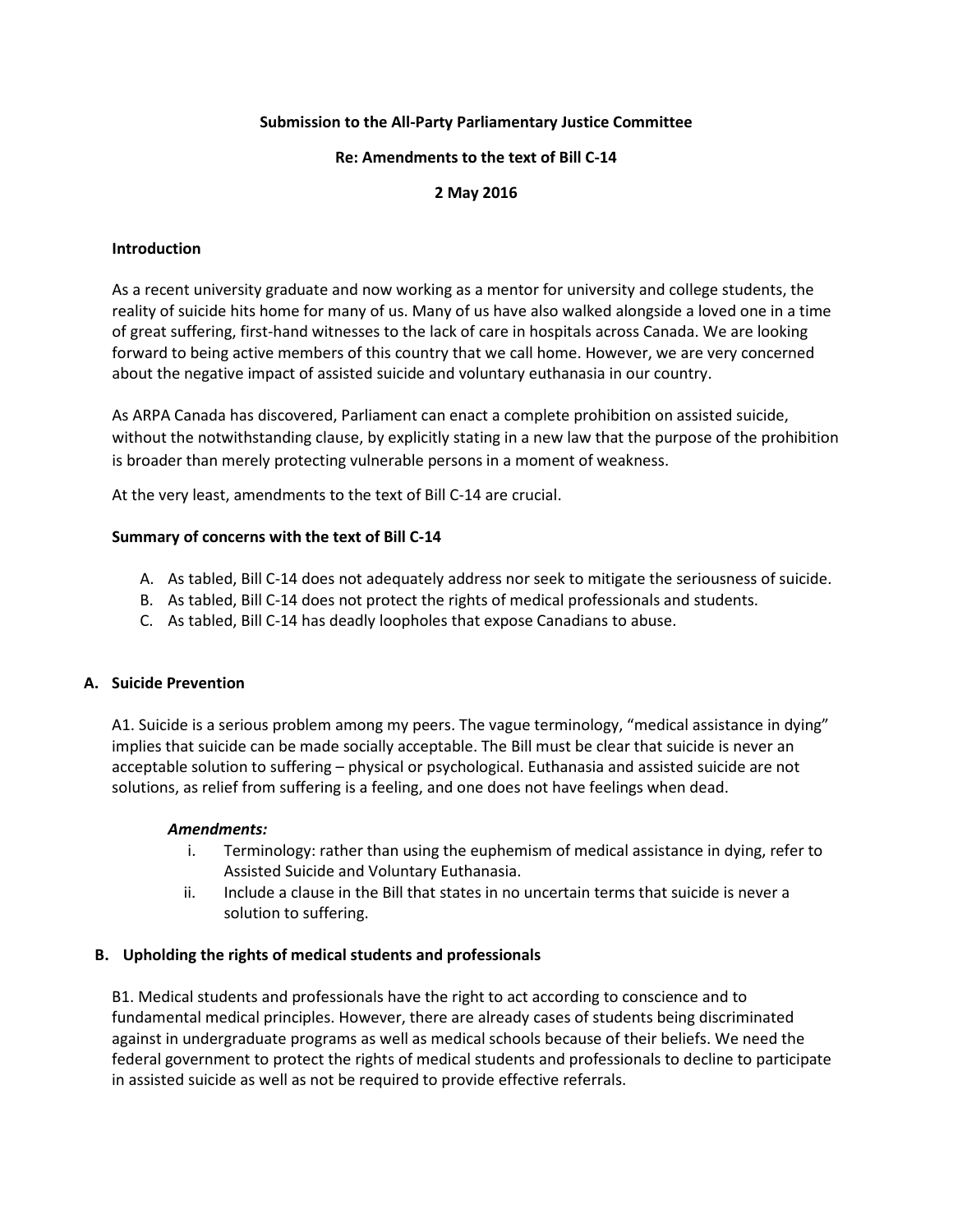## *Amendment:*

i. Rather than S 241.31(3) of Bill C-14, insert a clause that provides federal guarantee of the rights of medical students and professionals, explicitly ensuring that no one is required to provide assisted suicide and/or an effective referral for assisted suicide, even to the Ministry of Health.

## **C. Elimination of loopholes**

**C1. Impartiality of assessment:** to ensure impartiality and to prevent doctor-shopping, there is a need for judicial review after a request for assisted suicide has been made, to impartially assess the opinions of the two doctors.

#### *Amendment:*

i. In reference to S 241.2(3)(e), include a judicial review process.

**C2. Vague qualifications:** to say that death must be "reasonably foreseeable" is dangerously vague. Patients have the right to know their life expectancy prognosis and to hear about options for managing pain so that they can make an informed choice. Hearing that you can get through this and that there is support available could save a life, giving Canadians a message of hope rather than an easy way out.

#### *Amendment:*

- i. In reference to S 241.2(2)(d), clarify what "reasonably foreseeable" would actually look like.
- ii. Require patients to have a conversation regarding their life expectancy with their doctor, resulting in a report that would also need to be reviewed by an independent third party as part of the judicial review process.

**C3. Waiting period:** having a flexible waiting period opens the door to abuse, leaving little room for informed consent and showing little respect for human dignity. The irrevocable finality of the decision to commit suicide behooves all parties involved to have a waiting period, putting full confidence in our medical system to provide appropriate care so that so no one would seek to rush into suicide.

## *Amendment:*

i. In reference to S 241.2(3)(g), remove the provision for a shorter timeline for the current 15 day waiting period.

**C4. Written requests:** It is crucial that the request for assisted suicide be free from any coercion. However, the Bill currently allows anyone to write a request on behalf of the patient, without safeguards against potential coercion nor ensuring autonomous choice.

## *Amendment:*

i. In reference to S 241.2(3)(b)(i), the written request for assisted suicide must be made by the person making the request, no exceptions.

**C5. Mistaken deaths:** Bill C-14 lacks accountability for mistaken deaths. Taking a person's life, even by accident, must be recognized as a grievous and unacceptable act, otherwise Canada compromises the dignity of human life and degrades trust in our once-celebrated medical system.

## *Amendment:*

i. Remove S 227.3, the section on "Reasonable but mistaken belief."